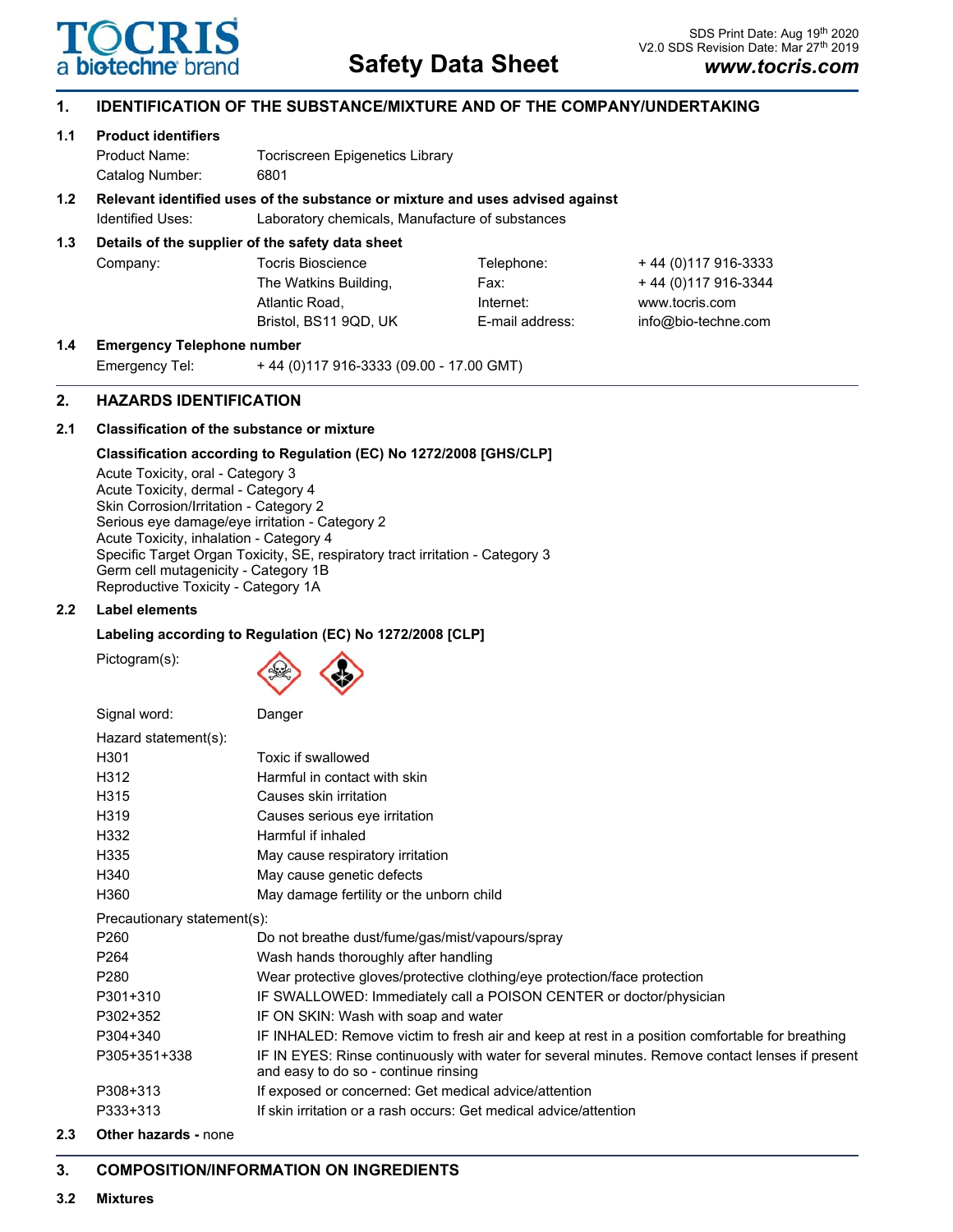Hazardous ingredients according to Regulation (EC) No 1272/2008

There are no components that need to be disclosed according to applicable regulations.

## **4. FIRST AID MEASURES**

## **4.1 Description of first aid measures**

## **General advice**

Consult a doctor and show this safety data sheet.

### **If inhaled**

Remove to fresh air and monitor breathing. If breathing becomes difficult, give oxygen. If breathing stops, give artificial respiration. Consult a doctor.

### **In case of skin contact**

Immediately wash skin with copious amounts of soap and water for at least 15 minutes. Remove contaminated clothing and shoes and wash before reuse. Consult a doctor.

### **In case of eye contact**

Flush with copious amounts of water for at least 15 minutes. Consult a doctor.

### **If swallowed**

Rinse mouth with water. Do not induce vomiting unless directed to do so by medical personnel. Never give anything by mouth to an unconscious person. Consult a doctor.

## **4.2 Most important symptoms and effects, both acute and delayed**

To the best of our knowledge, the chemical, physical and toxicological properties have not been thoroughly investigated.

### **4.3 Indication of immediate medical attention and special treatment needed**

Show this safety data sheet to the doctor in attendance. Immediate medical attention is required.

## **5. FIRE-FIGHTING MEASURES**

### **5.1 Extinguishing media**

### **Suitable extinguishing media**

Use water spray, alcohol-resistant foam, dry chemical or carbon dioxide.

## **5.2 Special hazards arising from the substance or mixture**

## In combustion, may emit toxic fumes.

### **5.3 Precautions for fire-fighters**

Wear suitable protective clothing to prevent contact with skin and eyes and self-contained breathing apparatus.

## **6. ACCIDENTIAL RELEASE MEASURES**

## **6.1 Personal precautions, protective equipment and emergency procedures**

Do not take action without suitable protective clothing - see section 8 of SDS. Evacuate personnel to safe areas. Ensure adequate ventilation. Avoid breathing vapors, mist, dust or gas.

## **6.2 Environmental precautions**

Do not let product enter drains.

### **6.3 Methods and materials for containment and cleaning up**

Cover spillage with suitable absorbent material. Sweep up material and place in an appropriate container. Hold all material for appropriate disposal as described under section 13 of SDS.

## **6.4 Reference to other sections**

For required PPE see section 8. For disposal see section 13.

## **7. HANDLING AND STORAGE**

## **7.1 Precautions for safe handling**

Use in a chemical fume hood, with air supplied by an independent system. Avoid inhalation, contact with eyes, skin and clothing. Avoid the formation of dust and aerosols. Use in a well-ventilated area. Keep away from sources of ignition. Avoid prolonged or repeated exposure.

## **7.2 Conditions for safe storage, including any incompatibilities.**

Store in cool, well-ventilated area. Keep away from direct sunlight. Keep container tightly sealed until ready for use. Recommended storage temperature: Store at -20°C

## **7.3 Specific end uses**

Use in a laboratory fume hood where possible. Refer to employer's COSHH risk assessment.

## **8. EXPOSURE CONTROLS/PERSONAL PROTECTION**

## **8.1 Control parameters**

**Components with workplace control parameters** Contains no substances with occupational exposure limit values.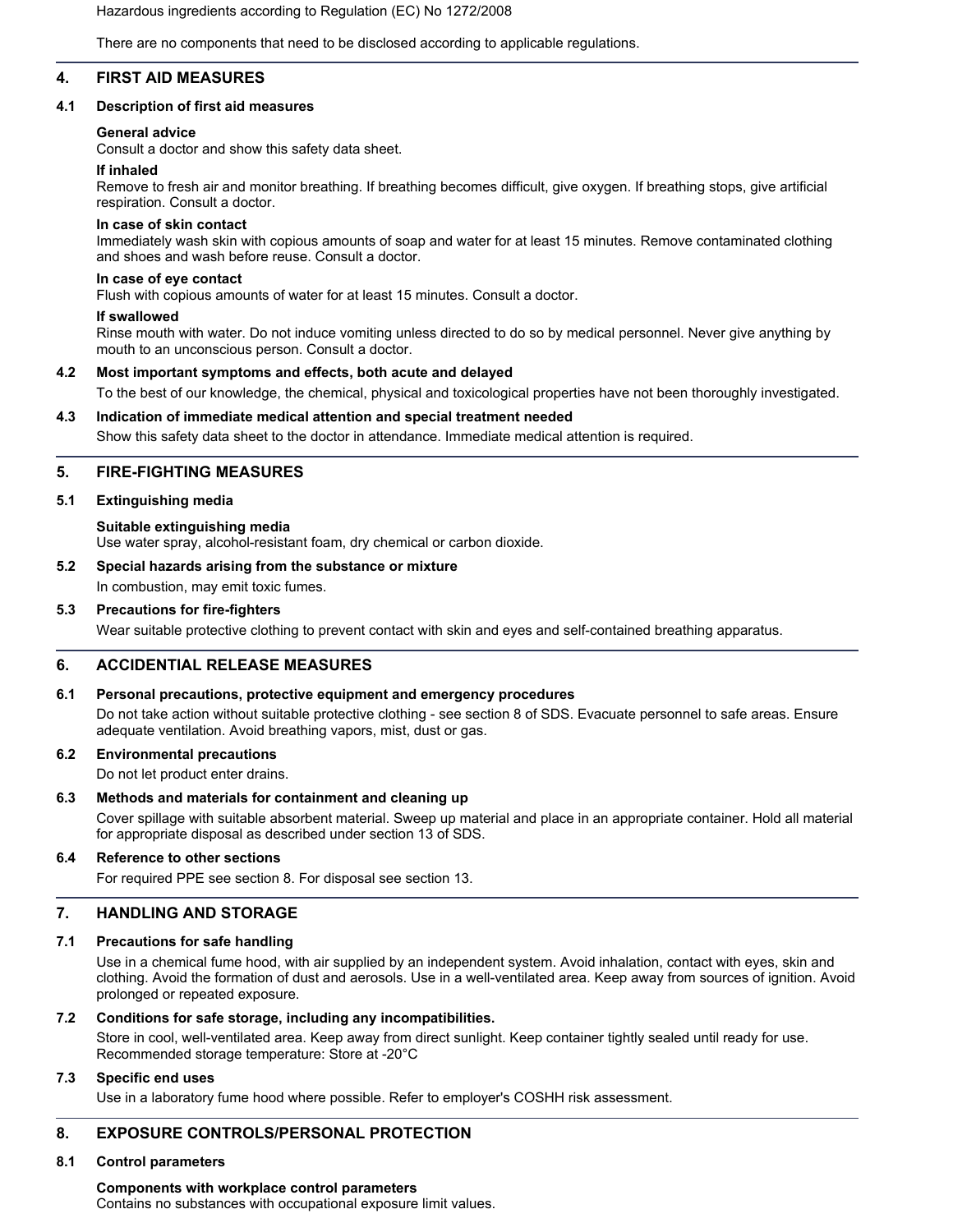### **8.2 Exposure controls**

### **Appropriate engineering controls**

Use in a fume hood where applicable. Ensure all engineering measures described under section 7 of SDS are in place. Ensure laboratory is equipped with a safety shower and eye wash station.

### **Personal protective equipment**

### **Eye/face protection**

Use appropriate safety glasses.

#### **Skin protection**

Use appropriate chemical resistant gloves (minimum requirement use standard BS EN 374:2003). Gloves should be inspected before use. Wash and dry hands thoroughly after handling.

### **Body protection**

Wear appropriate protective clothing.

## **Respiratory protection**

If risk assessment indicates necessary, use a suitable respirator.

## **9. PHYSICAL AND CHEMICAL PROPERTIES**

### **9.1 Information on basic physical and chemical properties**

| Appearance                                        | No data available | Vapor pressure            | No data available |
|---------------------------------------------------|-------------------|---------------------------|-------------------|
| Odor                                              | No data available | Vapor density             | No data available |
| Odor threshold                                    | No data available | Relative density          | No data available |
| рH                                                | No data available | Solubility(ies)           | No data available |
| Melting / freezing point                          | No data available | Partition coefficient     | No data available |
| Boiling point / range                             | No data available | Auto-ignition temperature | No data available |
| Flash point                                       | No data available | Decomposition temperature | No data available |
| Evaporation rate                                  | No data available | Viscositv                 | No data available |
| Flammability (solid, gas)                         | No data available | Explosive properties      | No data available |
| Upper / lower flammability or<br>explosive limits | No data available | Oxidising properties      | No data available |

### **9.2 Other safety information**

No data available

## **10. STABILITY AND REACTIVITY**

#### **10.1 Reactivity**

Stable under recommended transport or storage conditions.

#### **10.2 Chemical stability**

Stable under recommended storage conditions.

### **10.3 Possibility of hazardous reactions**

Hazardous reactions will not occur under normal transport or storage conditions. Decomposition may occur on exposure to conditions or materials listed below.

#### **10.4 Conditions to avoid**

Heat, moisture.

## **10.5 Incompatible materials**

Strong acids/alkalis, strong oxidising/reducing agents.

## **10.6 Hazardous decomposition products**

In combustion may emit toxic fumes. No known decomposition information.

### **11. TOXICOLOGICAL INFORMATION**

#### **11.1 Information on toxicological effects**

**Acute Toxicity** No data available

**Skin corrosion/irritation** Classified based on available data

#### **Serious eye damage/irritation** Classified based on available data

**Respiratory or skin sensitization** Classified based on available data

**Germ cell mutagenicity** Classified based on available data

**Carcinogenicity** Classified based on available data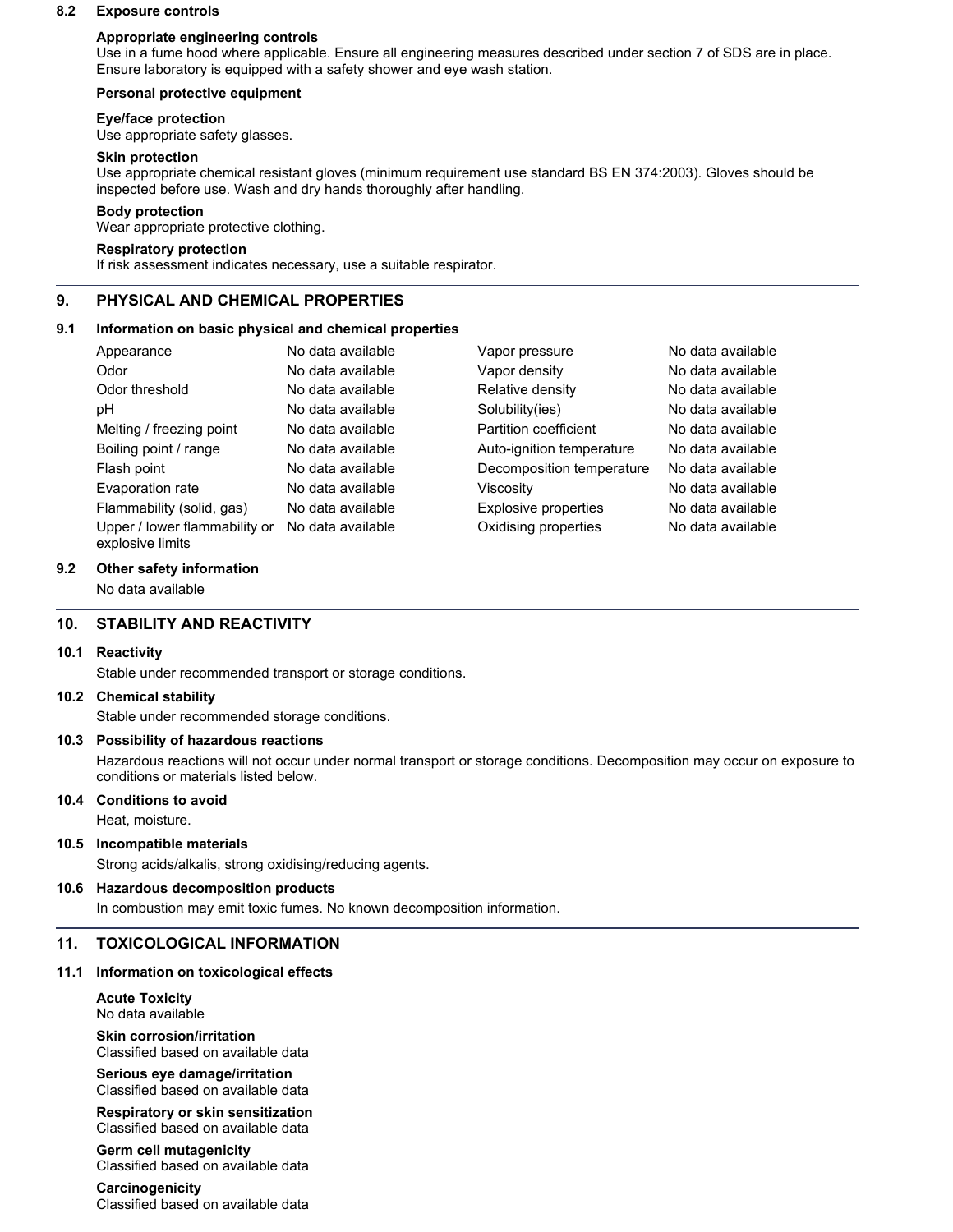## **Reproductive toxicity**

Classified based on available data

**Specific target organ toxicity - single exposure**

Classified based on available data

**Specific target organ toxicity - repeated exposure**

Classified based on available data

## **Aspiration hazard**

Classified based on available data

### **Symptoms / Routes of exposure**

- Inhalation: There may be shortness of breath with a burning sensation in the throat. Exposure may cause coughing or wheezing.
- Ingestion: There may be soreness and redness of the mouth and throat. There may be difficulty swallowing. Nausea and stomach pain may occur. There may be irritation of the throat.
- Skin: There may be mild irritation at the site of contact. The skin will become dry and flaky. An itchy rash may occur at the site of contact. Irritation or pain may occur at the site of contact.
- Eyes: There may be pain and redness. There may be severe pain. The eyes may water profusely. The vision may become blurred. May cause permanent damage.

Delayed / Immediate Effects: Immediate effects can be expected after short-term exposure.

### **Additional Information**

Exposure may cause irritaiton of eyes, mucous membranes, upper respiratory tract and skin. To the best of our knowledge, the chemical, physical and toxicological properties have not been fully investigated

## **12. ECOLOGICAL INFORMATION**

### **12.1 Toxicity**

No data available

- **12.2 Persistence and degradability**
	- No data available
- **12.3 Bioaccumlative potential** No data available
- **12.4 Mobility in soil**

No data available

- **12.5 Results of PBT and vPvB assessment** No data available
- **12.6 Other adverse effects** No data available

## **13. DISPOSAL CONSIDERATIONS**

## **13.1 Waste treatment methods**

### **Product**

Transfer to a suitable container and arrange for collection by specialized disposal company in accordance with National legislation.

## **Contaminated packaging**

Dispose of in a regulated landfill site or other method for hazardous or toxic wastes in accordance with National legislation.

## **14. TRANSPORT INFORMATION**

Classified according to the criteria of the UN Model Regulations as reflected in the IMDG Code, ADR, RID and IATA.

## **14.1 UN-Number**

Does not meet the criteria for classification as hazardous for transport.

## **14.2 UN proper shipping name**

Does not meet the criteria for classification as hazardous for transport.

## **14.3 Transport hazard class(es)**

Does not meet the criteria for classification as hazardous for transport.

## **14.4 Packaging group**

Does not meet the criteria for classification as hazardous for transport.

## **14.5 Environmental hazards**

This product is not classified as environmentally hazardous according to the UN Model Regulations, nor a marine pollutant according to the IMDG Code.

### **14.6 Special precautions for users**

No data available